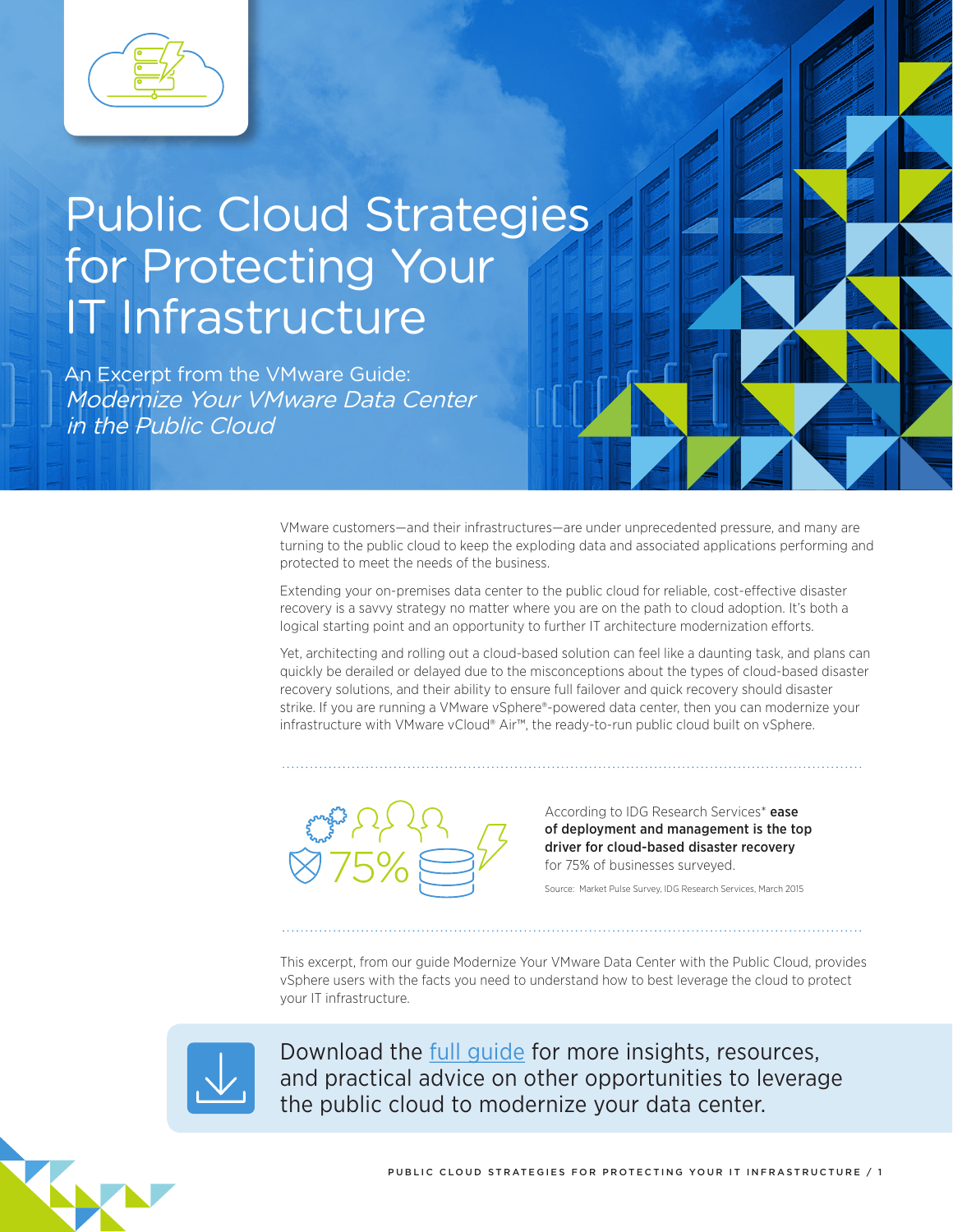### **n**ware<sup>®</sup>



Picture it. The disaster you thought would strike someone else's data center has somehow set its sights on yours. Instead of the compassion you normally feel for the other organization that was hit, you're wrestling with your own acute feelings of pain and suffering.

It is likely that the always-on applications your organization relies on are not running as they should, and as a result, your phone will not stop ringing. Perhaps the technologies that process transactions like order entry, payment acceptance—and maybe even your paycheck—have gone offline, and now you are going out of your mind with panic and grief.

You don't want this story to be about you, so it's important to have an infrastructure protection solution in place that replicates your complete production environment.

Many IT architects assume they cannot safeguard their complete IT infrastructure because it will be too expensive or too complicated to implement and manage. Or, they may find it too hard to convince decision makers that the need is just as important as revenue-generating investments. As a result, some smaller organizations rely on the hope that disaster won't strike, while others implement a cheap public cloud backup solution rather than a comprehensive disaster recovery strategy, and never test that solution's ability to deliver. Less risk-tolerant enterprises, who need to meet industry compliance requirements, resort to wrestling with a hodgepodge of traditional disaster recovery solutions that they source from a variety of vendors. These solutions are so complex and costly to implement, manage, and test that they are only made available to the tier 1 applications deemed to be most critical.

Public cloud-based disaster recovery solutions came on the market to right the wrongs of backuponly solutions. With a 'pay-as-you-grow' consumption model and an ability to provide near realtime data center replication, they can provide a flexible yet comprehensive protection solution that can scale up or down based on needs and budget.

Whether you have no disaster recovery plan in place at all, or you are relying on a co-location facility that will not let you quickly spin up a clone of your production environment, the public cloud can provide a great solution for cost-efective infrastructure protection.

#### Not All Public Cloud Disaster Recovery Solutions Are Created Equal

Disaster recovery solutions are similar to insurance: If you are using them, then something has gone wrong. When you do have to use them, you expect them to fully right that wrong. For example, say you have a car with an automatic transmission. If it is stolen and your insurance company's replacement has a manual transmission that you do not know how to drive, you still can not get where you need to go. Sure you could learn, but it would take time and efort that you likely do not have. So your problem really has not been fixed.

Similarly, while most public cloud-based disaster recovery solutions address the need for complete failover, their proprietary architectures are not the same as the one you started with, which can make for a far longer and more laborious recovery.



#### Protect Your Investment with Public Cloud Solutions

Cloud-based disaster recovery is the top strategy for companies with no plan in place. More than 80% of survey respondents in a 451 Research survey indicated that the ability to protect all their data and applications, not just some of them, is the primary benefit of cloudbased disaster recovery.

Source: [Drivers for the Growing Adoption](http://learn.vmware.com/31514_DR_vCloud_Air_Reg)  [of Cloud-Based Disaster Recovery, 451](http://learn.vmware.com/31514_DR_vCloud_Air_Reg)  Research[, January 2015](http://learn.vmware.com/31514_DR_vCloud_Air_Reg)

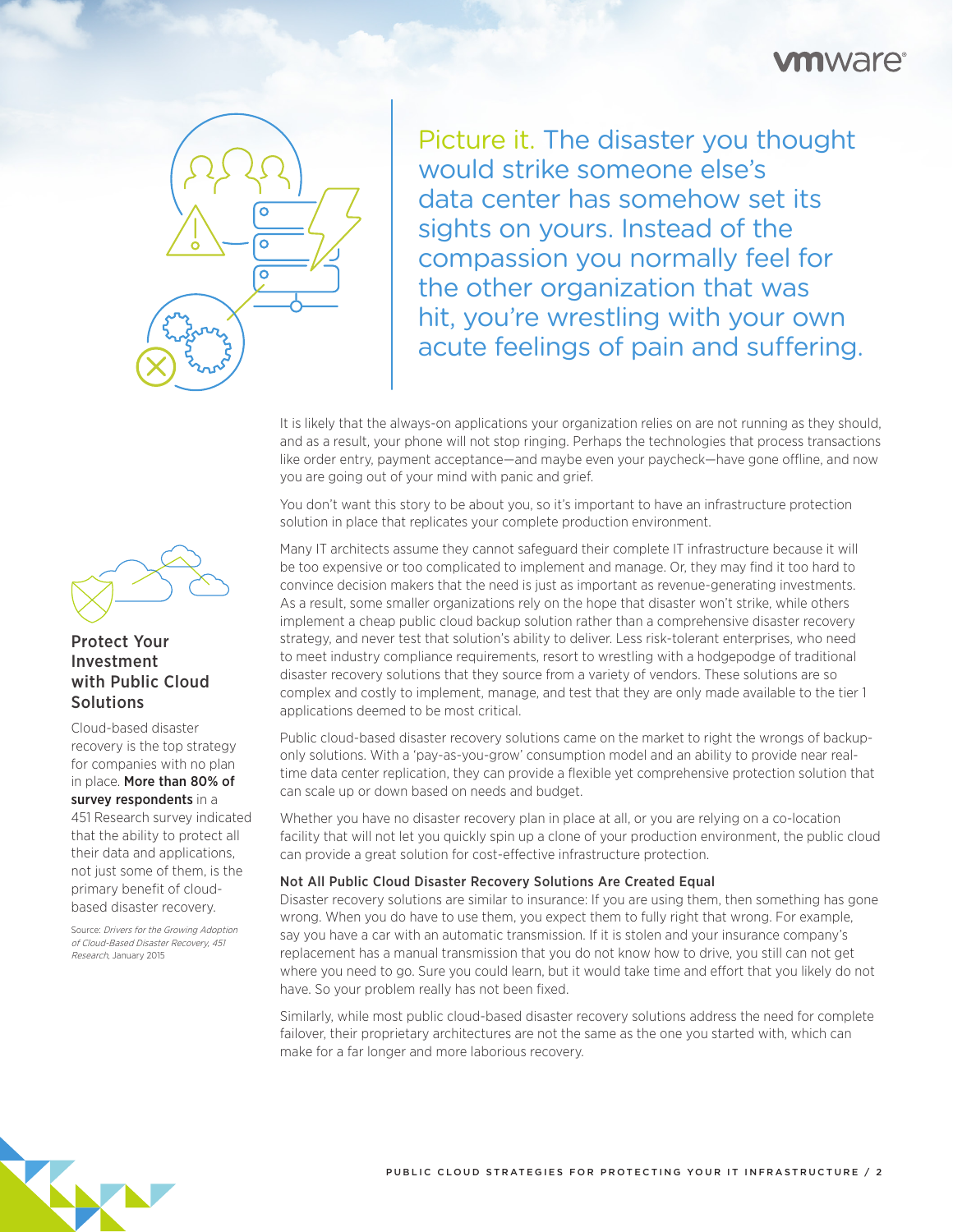## **n**ware

#### Protect Your vSphere Environment with a Solution Based on Insight, Not Hindsight



#### Do This:

Protect your investment in vSphere and other workloads with one solution that covers data center replication and cloud-to-cloud disaster recovery.



#### Not That:

Choose a disaster recovery solution that requires new tools and still doesn't safeguard all of your infrastructure investments.

As a VMware customer, you have much invested in your disaster recovery data center. What you need is a cost-efective and seamless solution for disaster recovery that replicates your environment in the way it was designed—and one that can be brought online and managed using the tools you use every day. Most customers want a solution that will not only protect the investments they've made, but also the investments they will make. Like you, they don't have the time, money, or desire to change their architecture in order to keep it safe. Fortunately, they don't have to. And neither do you.

#### VMware Public Cloud Infrastructure Protection Solutions: Simple, Low-Cost Failover and Recovery to and from the Cloud

The reason you invest in disaster recovery solutions is to ensure you can recover all of your applications and data when needed, and do it fast. Unfortunately, incompatible architectures between your replicated workloads and your standby site can compromise recovery time objectives (RTOs) and recovery point objectives (RPOs). The worst time to discover an incompatibility or an inconsistency between your production and failover environment, and realize you need to re-factor or redesign an application, is during an outage. This is why you need a disaster recovery solution that is 100% compatible with your on-premises vSphere environment and uses the same management tools and skillset as your production data center.

If your vSphere disaster recovery solution is cost-prohibitive, complex, or even non-existent, then VMware can help. VMware vCloud Air Disaster Recovery provides a warm, standby disaster recovery site where vSphere workloads and data are replicated on a continual basis to avoid sustained application downtime in the event of a disaster. You also can combine vCloud Air multi-tenant or dedicated Infrastructure-as-a-Service oferings for additional cloud backup and disaster recovery.

Built on the trusted technology of vSphere, vCloud Air Disaster Recovery allows you to protect your existing investment with a portfolio of options to cover backup and disaster recovery in virtualized or non-virtualized infrastructure.

#### Keep Going

Ready to learn more about how vCloud Air can help you modernize and protect your infrastructure?



#### Implementing Simple, Affordable Data Protection with [Disaster Recovery in the Cloud](https://vts.inxpo.com/Launch/QReg.htm?ShowKey=32243&affliatedata=ModernizeDRexcerpt)

Learn more about how vCloud Air provides an easy way to get started with an efective disaster recovery in the cloud plan—without having to purchase hardware, hire and train new specialists, or invest in a secondary physical site.



#### [VMware vCloud Air Disaster Recovery](http://vcloud.vmware.com/explore-vcloud-air/try-cloud-computing-hol?src=sp_575f286166324)

What is your plan for Disaster Recovery? In this hands-on lab, you will leverage VMware vCloud Air as a Disaster Recovery target. Failover, reverse failback, point-in-time recovery, automate with vRealize Orchestrator, all using your vSphere Web Client. See how powerful this solution can be. No installation or credit card required.